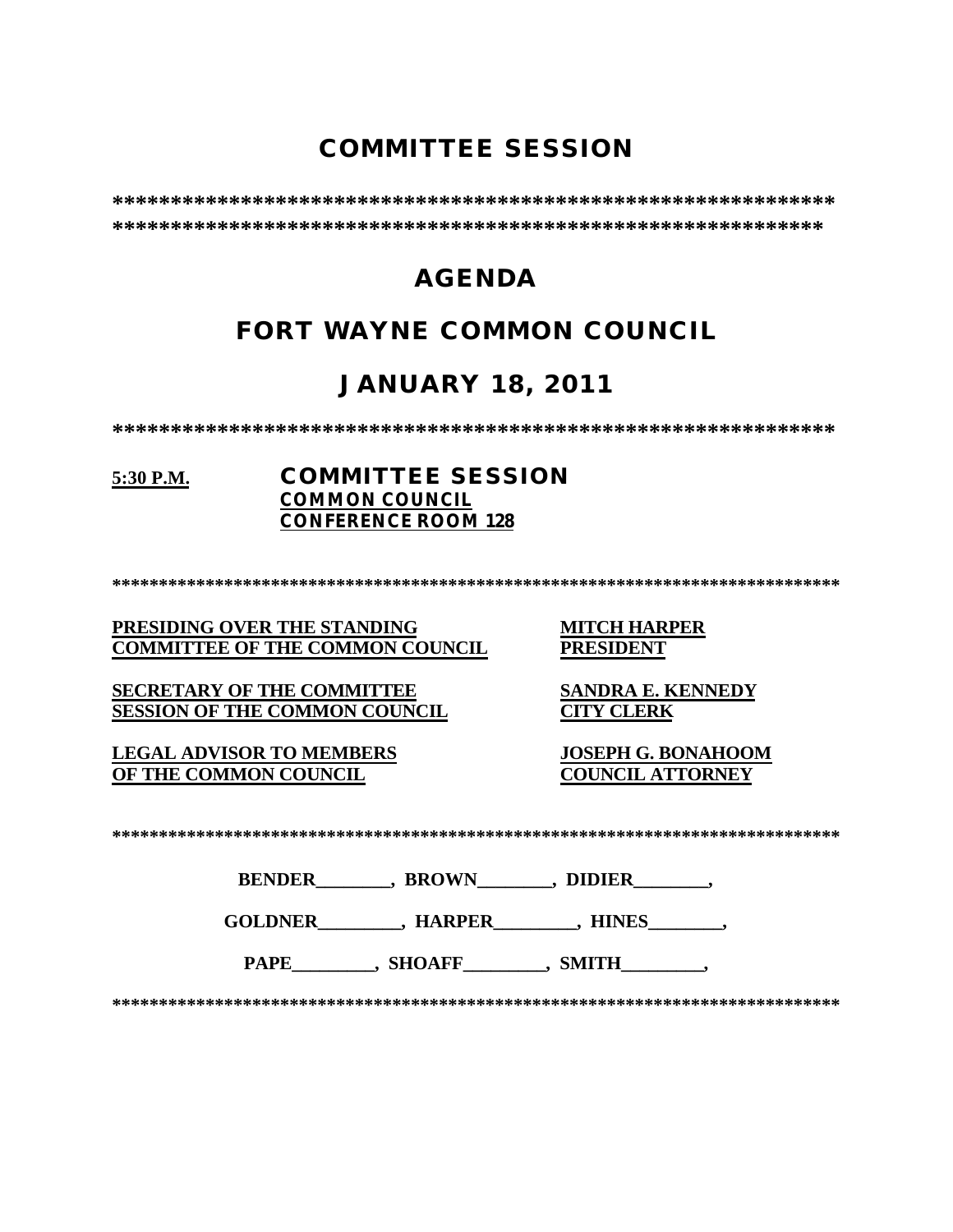**\*\*\*\*\*\*\*\*\*\*\*\*\*\*\*\*\*\*\*\*\*\*\*\*\*\*\*\*\*\*\*\*\*\*\*\*\*\*\*\*\*\*\*\*\*\*\*\*\*\*\*\*\*\*\*\*\*\*\*\*\*\*\*\*\*\*\*\*\*\*\*\*\*\*\*\*\*\***

# **ORDER OF THE AGENDA**

**\*\*\*\*\*\*\*\*\*\*\*\*\*\*\*\*\*\*\*\*\*\*\*\*\*\*\*\*\*\*\*\*\*\*\*\*\*\*\*\*\*\*\*\*\*\*\*\*\*\*\*\*\*\*\*\*\*\*\*\*\*\*\*\*\*\*\*\*\*\*\*\*\*\*\*\*\*\***

**1. ROLL CALL**

### **2. DISCUSSION OF PENDING ORDINANCES AND RESOLUTIONS – PAGES 3 THRU 7**

**3. CALL, CONSENT AND WAIVER OF A SPECIAL MEETING IMMEDIATELY FOLLOWING COMMITTEE SESSION**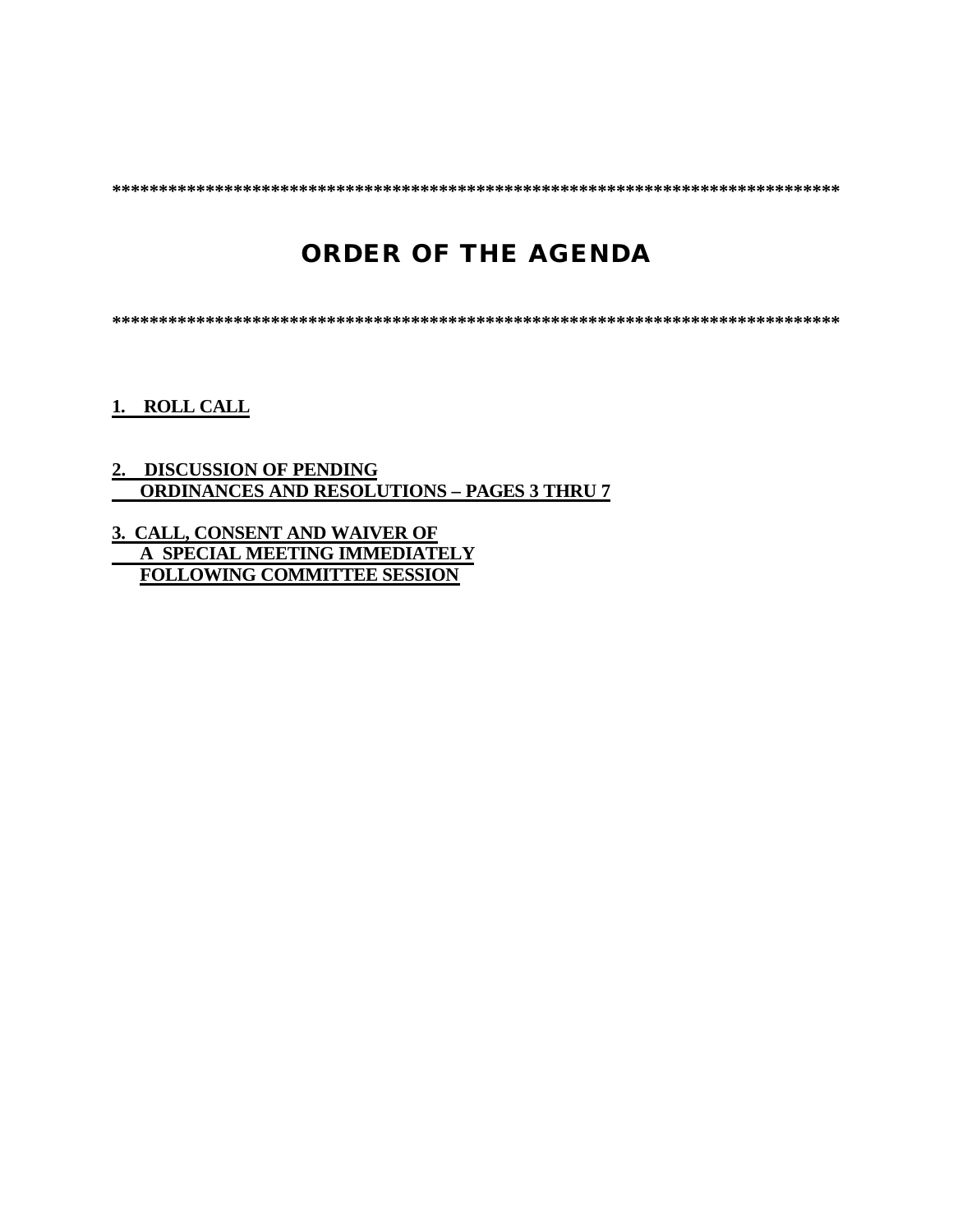## **ORDINANCES AND RESOLUTIONS UP FOR DISCUSSION**

**\*\*\*\*\*\*\*\*\*\*\*\*\*\*\*\*\*\*\*\*\*\*\*\*\*\*\*\*\*\*\*\*\*\*\*\*\*\*\*\*\*\*\*\*\*\*\*\*\*\*\*\*\*\*\*\*\*\*\*\*\*\***

## **CITY UTILITIES COMMITTEE**

*Glynn A. - Chair Marty Bender – Co-Chair All Council Members*

**ACTION**

**S-11-01-05**

**AN ORDINANCE approving construction contract for the Ewing Street Storm Sewer Extension Res. #2305-2010, W.O. #75463 between Crosby Excavating, Inc. and the City of Fort Wayne, Indiana, in connection with the Board of Public Works Total cost of \$1,610,091.80**

**Prior Approval approved on 12-14-2010**

### **S-11-01-11**

**AN ORDINANCE approving the awarding of ITB E#3276 – Contract for HVAC and Boiler Maintenance and Repair for 2011- 2012 by the City of Fort Wayne, Indiana, by and through its Department of Purchasing and Havel Brothers for the Property Management** 

**Total cost of \$156,180**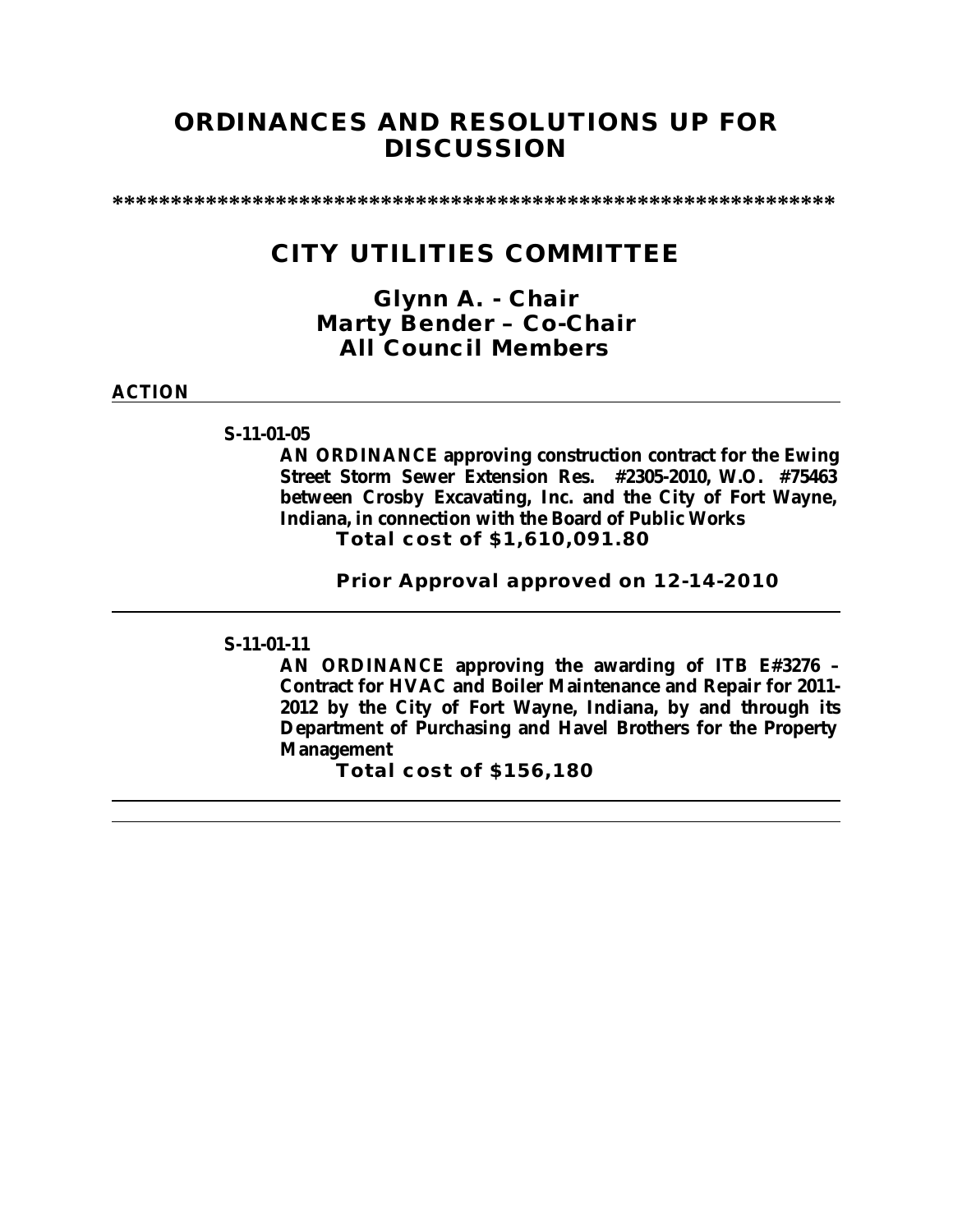## **FINANCE COMMITTEE**

*Thomas E. Smith – Chair Elizabeth M. Brown – Co-Chair All Council Members*

#### **ACTION**

#### **S-11-01-03**

**AN ORDINANCE approving Consulting Contract for the Auburn Road; Clinton Street to Cook Road Project: WO# 11848 between Engineering Technologies Inc. and the City of Fort Wayne, Indiana, in connection with the Board of Public Works Total cost of \$464,637.68**

### **S-11-01-06**

**AN ORDINANCE approving Professional Services Agreement for LTCP Parallel Interceptor Routing Study – Phase 1: Res. #2373- 2010 W.O. #75559 between Hatch Mott McDonald and the City of Fort Wayne, Indiana, in connection with the Board of Public Works**

**Total cost of \$149,990.95**

### **S-11-01-07**

**AN ORDINANCE approving Consulting Contract for The Lake Avenue Road Diet – Anthony Blvd. to Stanley Avenue: Technologies, Inc. and the City of Fort Wayne, Indiana, in connection with the Board of Public Works**

**Total cost of \$120,050 (90% Federal, 10% Local)**

#### **S-11-01-08**

**AN ORDINANCE approving Consulting Contract for Dupont Road Added Travel Lanes – Lima to Coldwater W.O. #12227 between GAI Consultants and the City of Fort Wayne, Indiana, in connection with the Board of Public Works Total cost of \$1,226,200**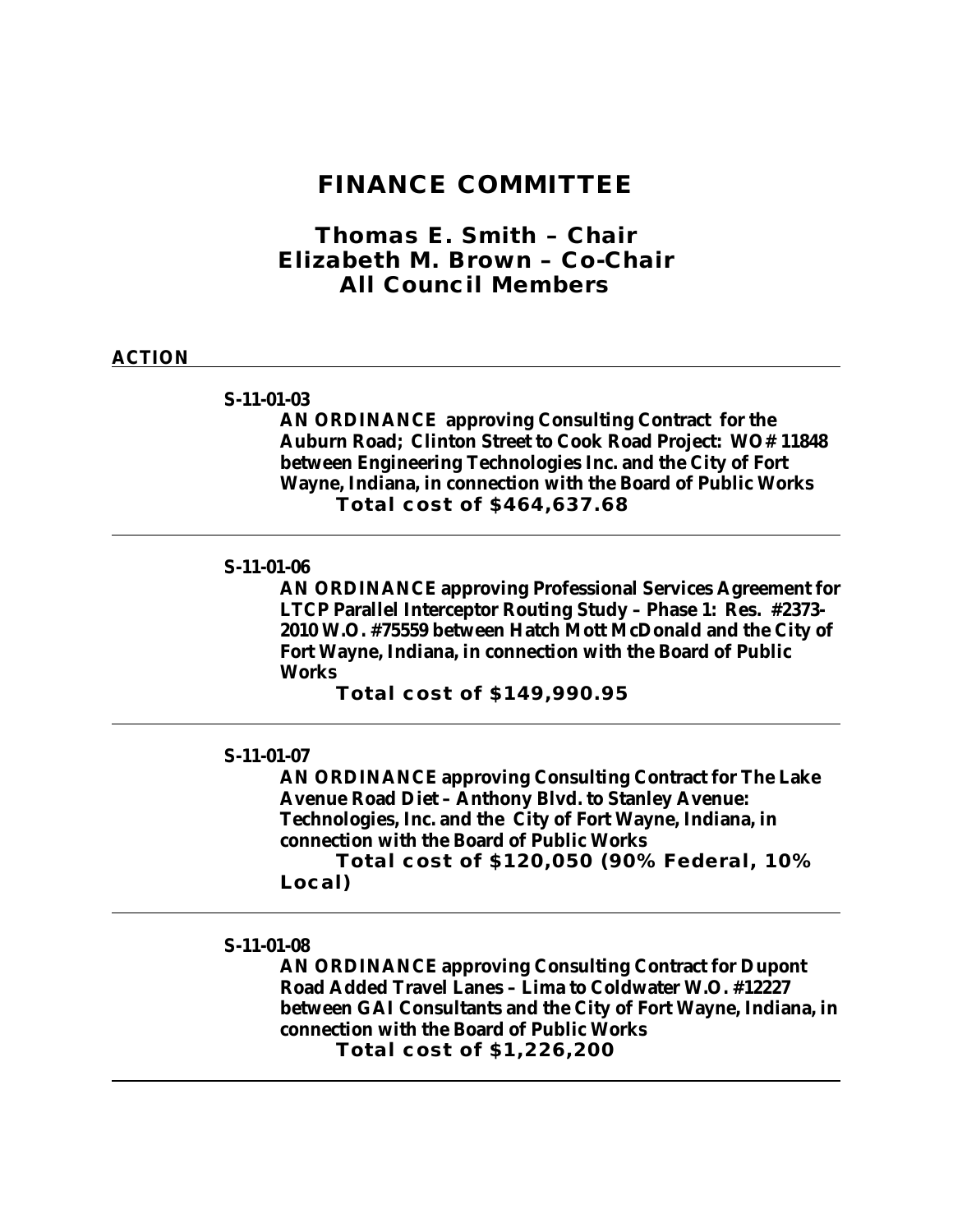**FINANCE COMMITTEE CONTINUED**

### **ACTION**

### **S-11-01-09**

**AN ORDINANCE approving the awarding of the 2011 contract for Direct Marketing Services by the City of Fort Wayne, Indiana, by and through its Department of Purchasing and Northeast Indiana Regional Marketing Partnership for the Division of Community Development Total cost of \$125,000**

### **S-11-01-10**

**AN ORDINANCE approving the awarding of contract for Professional Economic Development Services between the Fort Wayne – Allen County Economic Development Alliance and the City of Fort Wayne, Indiana, by and through the Division of Community Development** 

**Total cost of \$200,000**

## **REGULATIONS COMMITTEE**

*John Shoaff – Chair Thomas F. Didier – Co-Chair All Council Members*

### **G-11-01-01**

**AN ORDINANCE amending Section 153.11 of Chapter 153 "Planning & Development of the City of Fort Wayne, Indiana, Code of Ordinances**

**(Plan-it-Allen) amended by adding goals and policies of the "Walk Fort Wayne Plan"**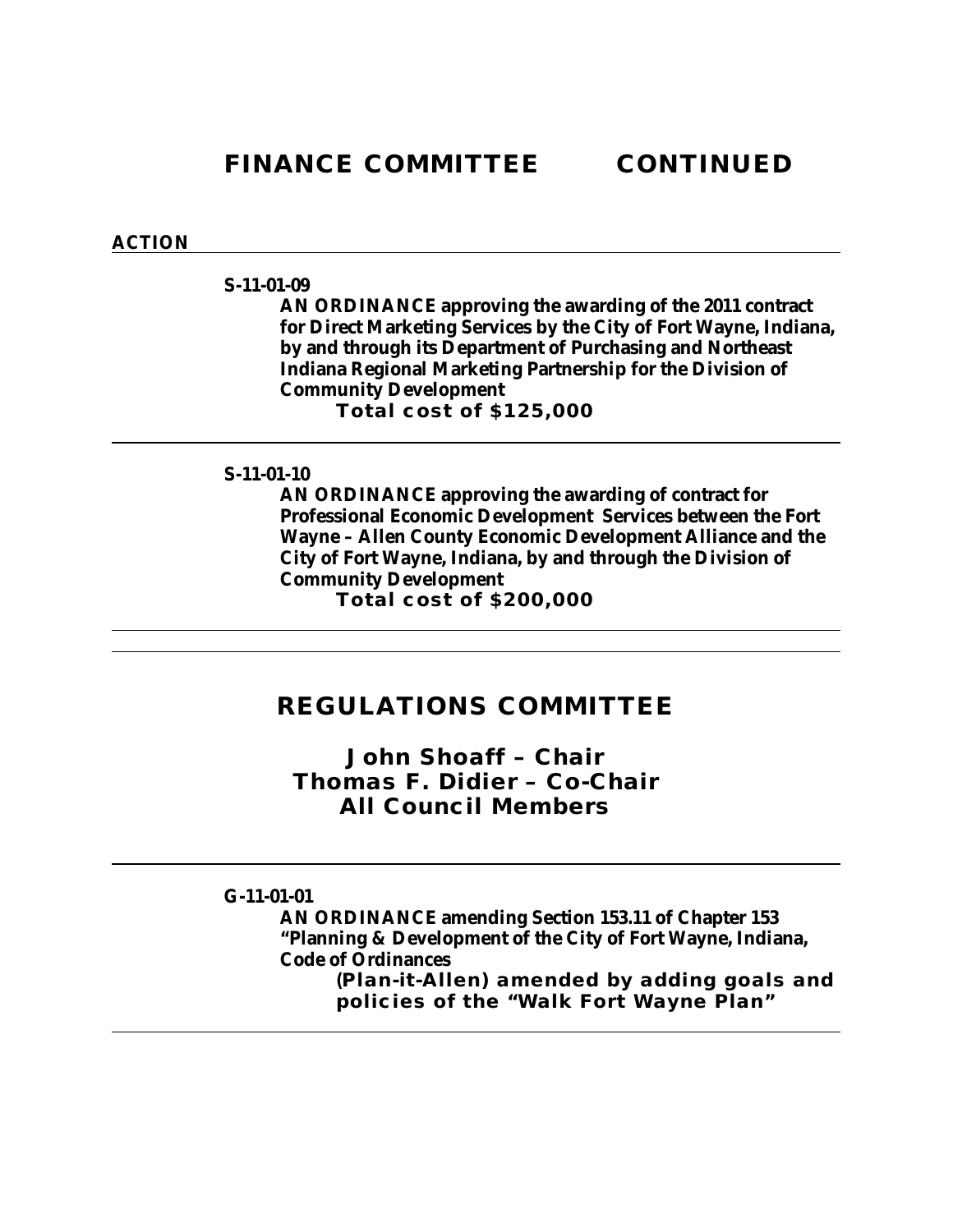## **REGULATIONS COMMITTEE CONTINUED**

### **ACTION**

### **G-11-01-14**

**AN ORDINANCE amending Section 32.55, Numbering System prior to introduction, of the Fort Wayne Code of Ordinances to add an additional Section E concerning a numbering and indexing system with regard to internal council policies, staff appointments, and procedures**

### **S-11-01-04**

**A SPECIAL ORDINANCE establishing new Economic Development Target Areas**

## **PUBLIC WORKS COMMITTEE**

*Karen E. Goldner – Chair Tim Pape – Co-Chair All Council Members*

### **S-11-01-13**

**AN ORDINANCE approving the awarding of one (1) year extension of RFP #1956-Fuel Card System and Fuel; and a three (3) month extension for PB 9350 (ITB #2477) gas and diesel by the City of Fort Wayne, Indiana, by and through its Department of Purchasing and Lassus Brothers and AG Plus for the Fleet Management**

**Total cost of \$1,150,000 (Lassus Brothers \$1,150,000) (AG Plus \$300,000)**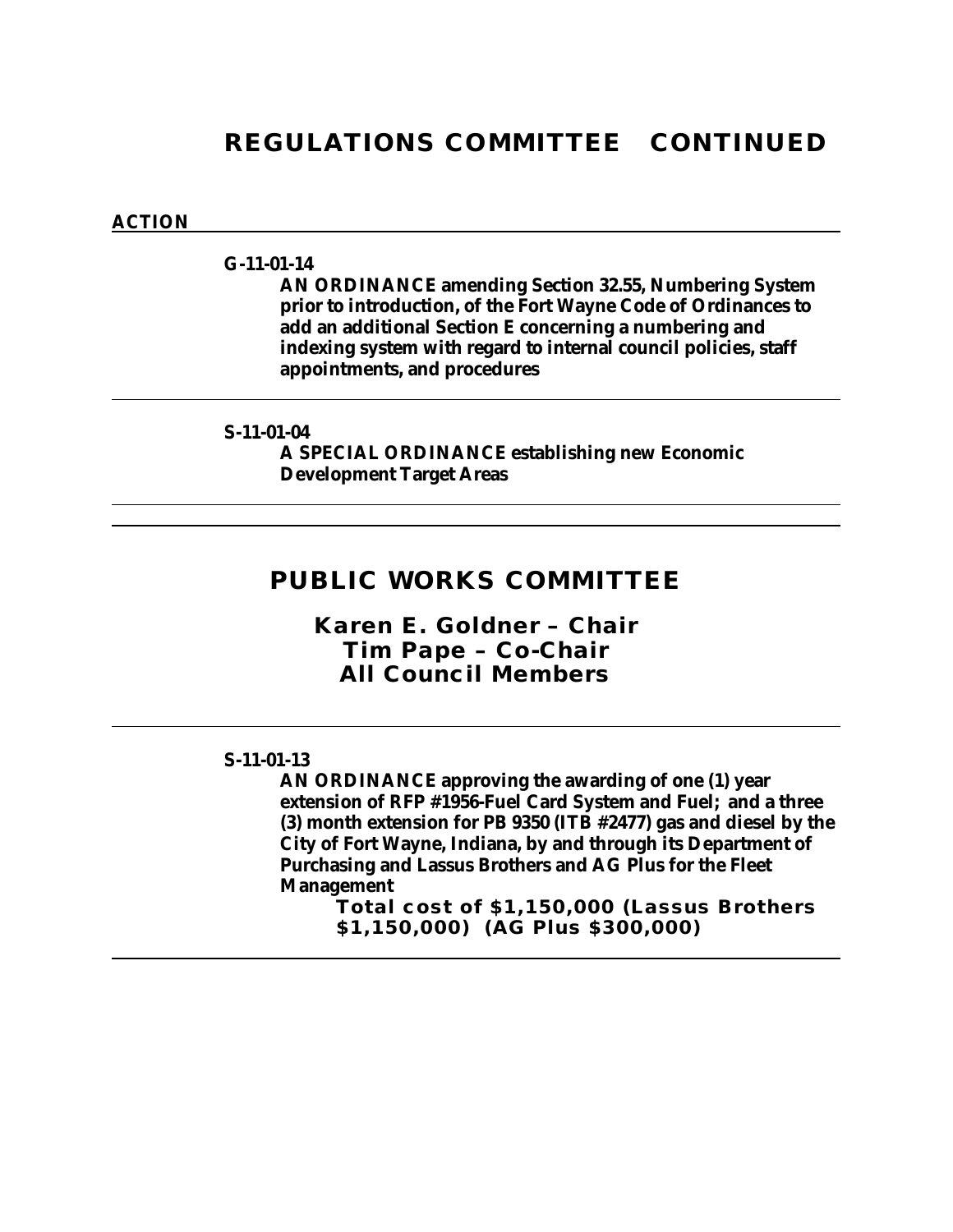# **PUBLIC WORKS COMMITTEE CONTINUED**

### **ACTION**

**S-11-01-15**

**AN ORDINANCE approving the awarding of extension of ITB #2803 – Extension of Landfill Services by the City of Fort Wayne, Indiana, by and through its Department of Purchasing and National Serv-All, Inc. for the various City of Fort Wayne, Indiana Departments**

**Total cost of \$210,350**

**Prepared by the Office Sandra E. Kennedy Of the City Clerk City Clerk**